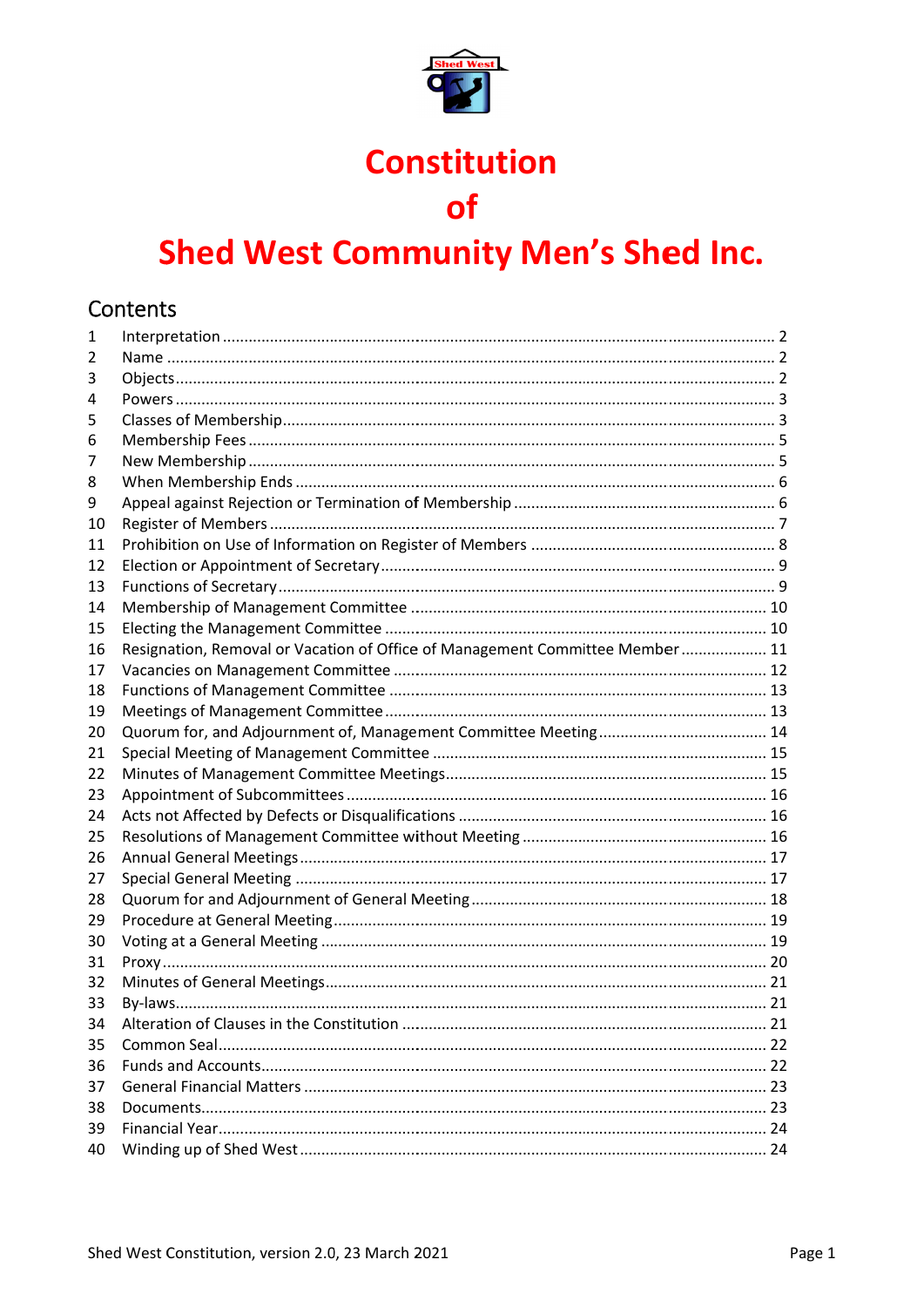

# 1 Interpretation

- (1) In this Constitution, Act means the Associations Incorporation Act 1981.
- (2) A word or expression that is not defined in this Constitution, but is defined in the Act has, if the context permits, the meaning given by the Act.

#### 2 Name

The name of the incorporated association is Shed West Community Men's Shed Inc. ("Shed West").

# 3 Objects

- (1) To encourage and to promote Shed West to its supporters, by such methods as may be deemed advisable by the members.
- (2) To act generally for the welfare and protection of members of Shed West, community members.
- (3) To strongly promote the benefits of men's health within the community, especially for Shed West's members and the broader men's shed movement.
- (4) To perform charitable work/activities for the broader community.
- (5) To make representations to Government at all levels, to relevant organisations.
- (6) To promote the Shed West image as a community based organisation protecting and promoting the community.
- (7) To act in the interests of all sections of the community.
- (8) To support and co-operate with other associations and organisations whose objectives are similar to those of Shed West.
- (9) To provide a central point of contact and information for members of Shed West.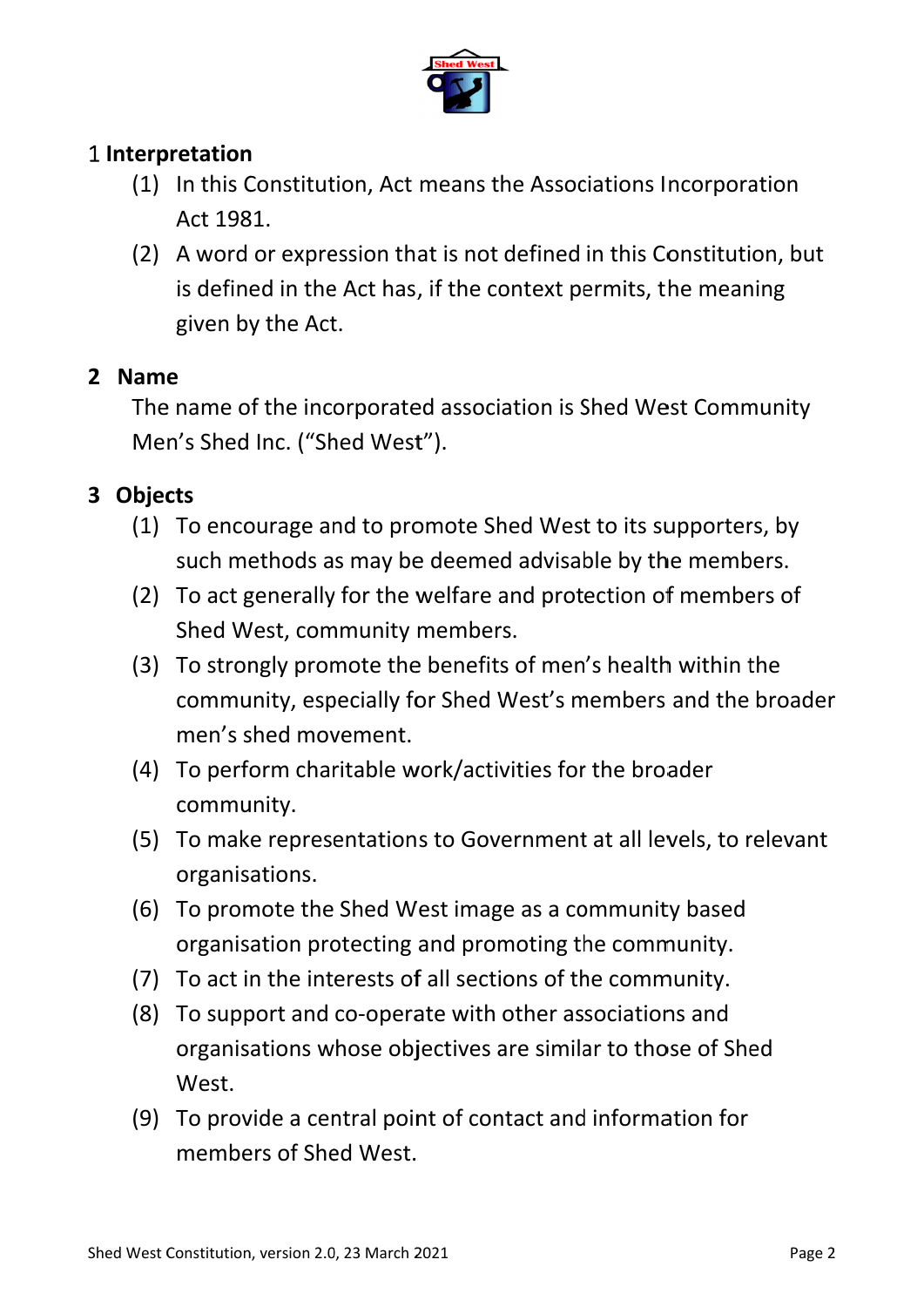

- (10) To raise money for all the objectives of Shed West.
- (11) To support and to promote the principles of equity, opportunity and access, while recognising diversity.
- (12) To actively build partnerships with government and nongovernment agencies and other communities.
- (13) To encourage the reduction of social withdrawal and to foster social inclusion within the wider Community.

#### 4 Powers

- (1) Shed West has the powers of an individual.
- (2) Shed West may, for example:
	- (a) enter into contracts; and
	- (b) acquire, hold, deal with and dispose of property; and
	- (c) make charges for services and facilities it supplies, and
	- (d) do other things necessary or convenient to be done in carrying out its affairs.

#### 5 Classes of Membership

There shall be the following classes of membership:

- (1) Ordinary Member:
	- (a) must be a male over the age of 18 years;
	- (b) must support the objects of Shed West;
	- (c) has full voting rights;
	- (d) can be elected to the Management Committee; and
	- (e) can serve on and chair a sub-committee.
	- (f) The number of ordinary members is unlimited.
- (2) Junior Member:
	- (a) must be a male over 15 years and under 18 years of age;
	- (b) must support the objects of Shed West;
	- (c) may only participate in activities of Shed West when accompanied by a suitably accredited responsible adult;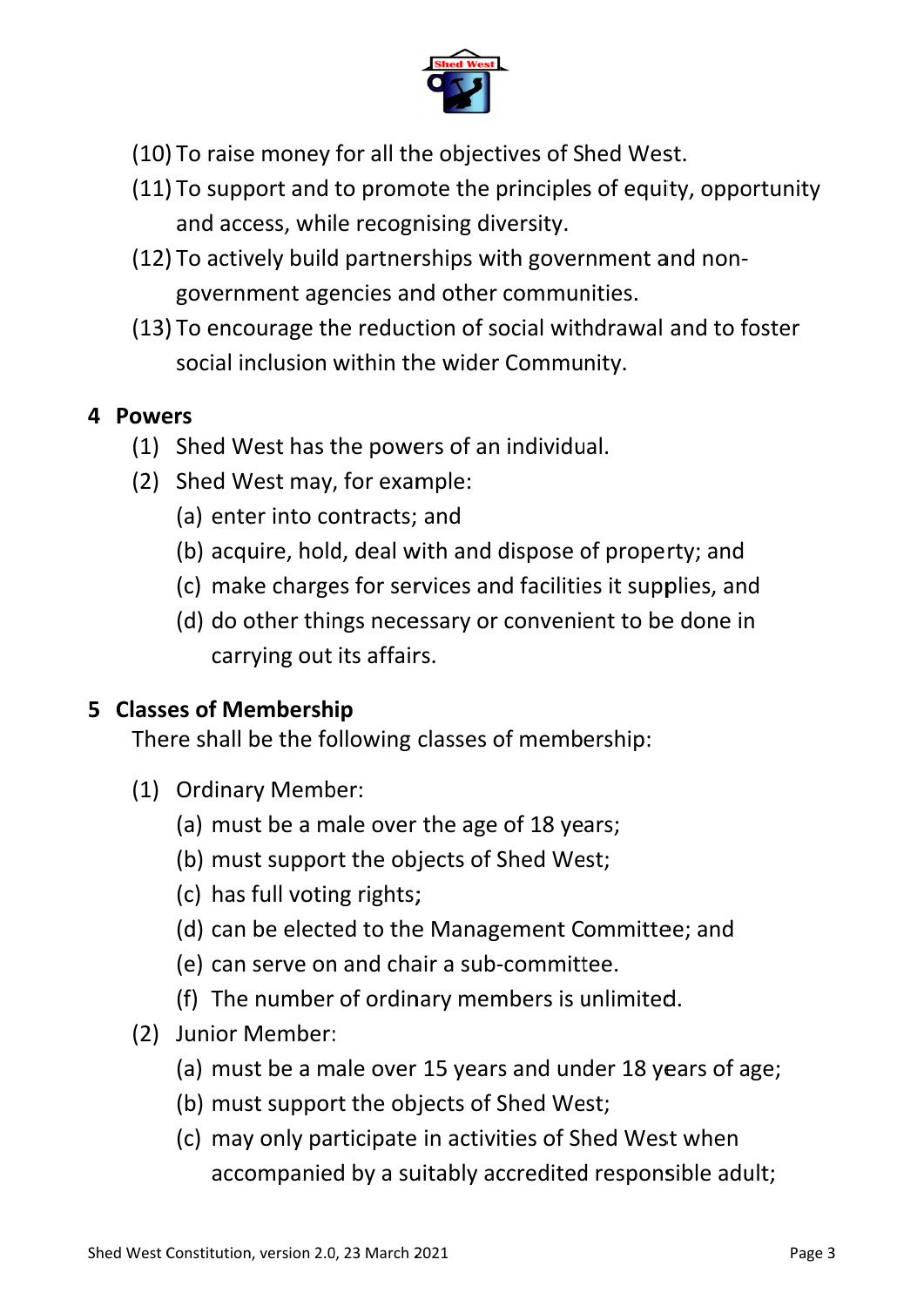

- (d) has no voting rights;
- (e) may serve on a sub-committee, but not on the Management Committee.
- (f) The number of Junior Members may not be more than 5% of the combined number of ordinary and life members.
- (3) Associate Member
	- (a) may be an individual not entitled to be an Ordinary Member;
	- (b) has no voting rights and cannot be elected to the Management Committee or serve on a subcommittee; and
	- (c) may only participate in activities that do not conflict with ordinary member's rights.
	- (d) Applications for associate membership must be submitted and accepted in the same manner as for ordinary members (see Clause 7).
- Life Member:  $(4)$ 
	- (a) An ordinary member who supports the objects of Shed West and who has rendered conspicuous and exceptional services to Shed West is eligible for Life Membership after seven years of service to Shed West:
	- (b) A life member shall be elected on the recommendation of the Management Committee at an annual or special general meeting by a majority vote of the members eligible to vote.
	- (c) Only one new life member may be appointed in a calendar vear.
	- (d) Life members shall have all benefits of ordinary membership but will not be liable for annual subscription fees.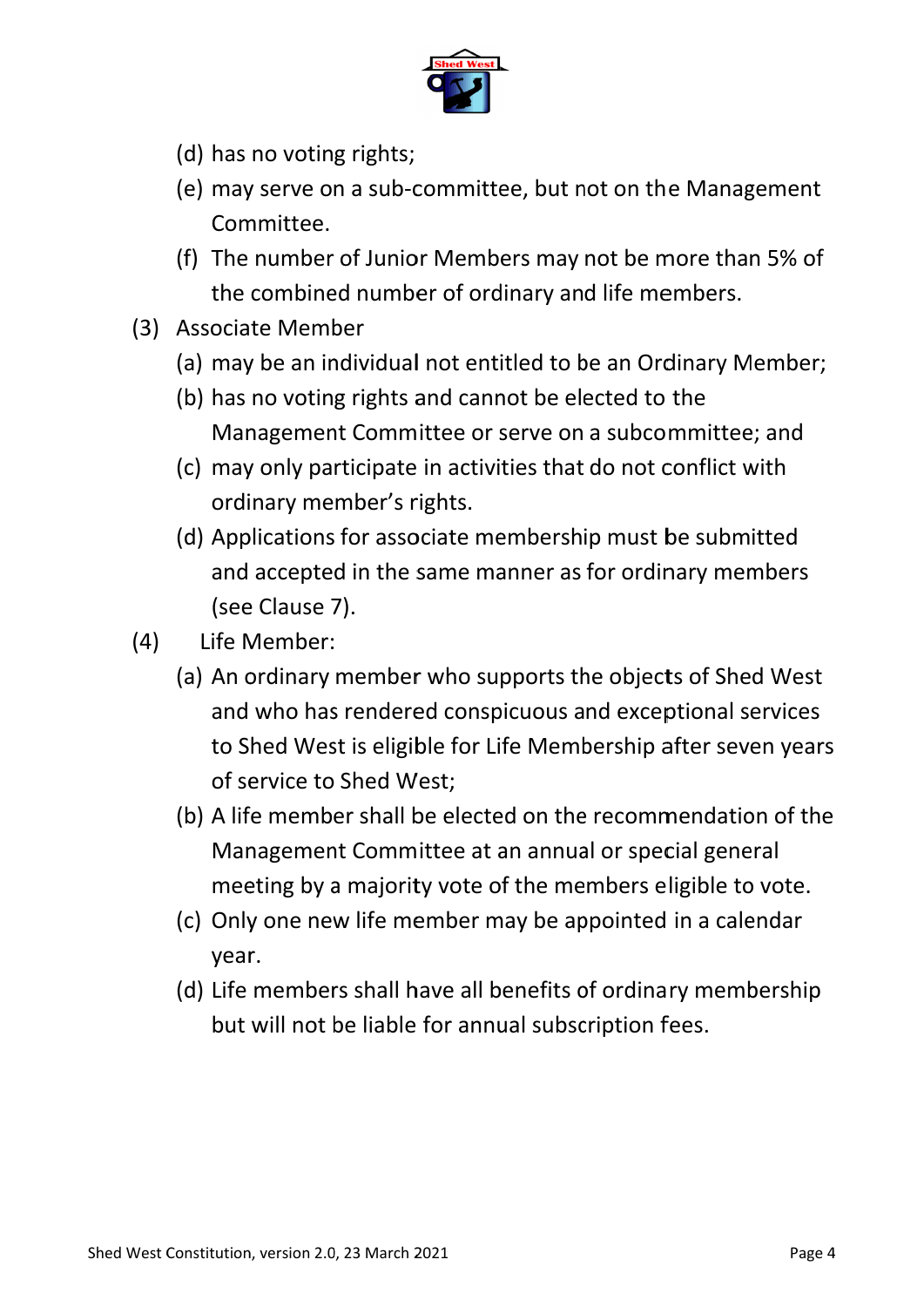

#### **6** Membership Fees

The membership fee for each class of membership:

- (1) is the amount determined by the Management Committee from time to time; and
- (2) is payable when and how the Management Committee decides.

#### 7 New Membership

- (1) The Management Committee must ensure that a person wishing to apply for membership is advised in writing of the formalities of how Shed West operates.
- (2) An applicant for membership of Shed West must be proposed by one member of Shed West (the proposer) and seconded by another member (the seconder).
- (3) An application for membership must be:
	- (a) in writing; and
	- (b) signed by the applicant, the proposer and the seconder; and
	- (c) in the form decided by the Management Committee; and
	- (d) accompanied by the appropriate membership fee; and
	- (e) presented to the Management Committee for consideration at its next meeting. The Management Committee must decide at the meeting whether to accept or to reject the application. If a majority of the members of the Management Committee present at the meeting vote to accept the applicant as a member, the applicant must be accepted as a member for the class of membership applied for. Following the decision of the Management Committee, the Membership Secretary will advise the member in writing of the approval or rejection.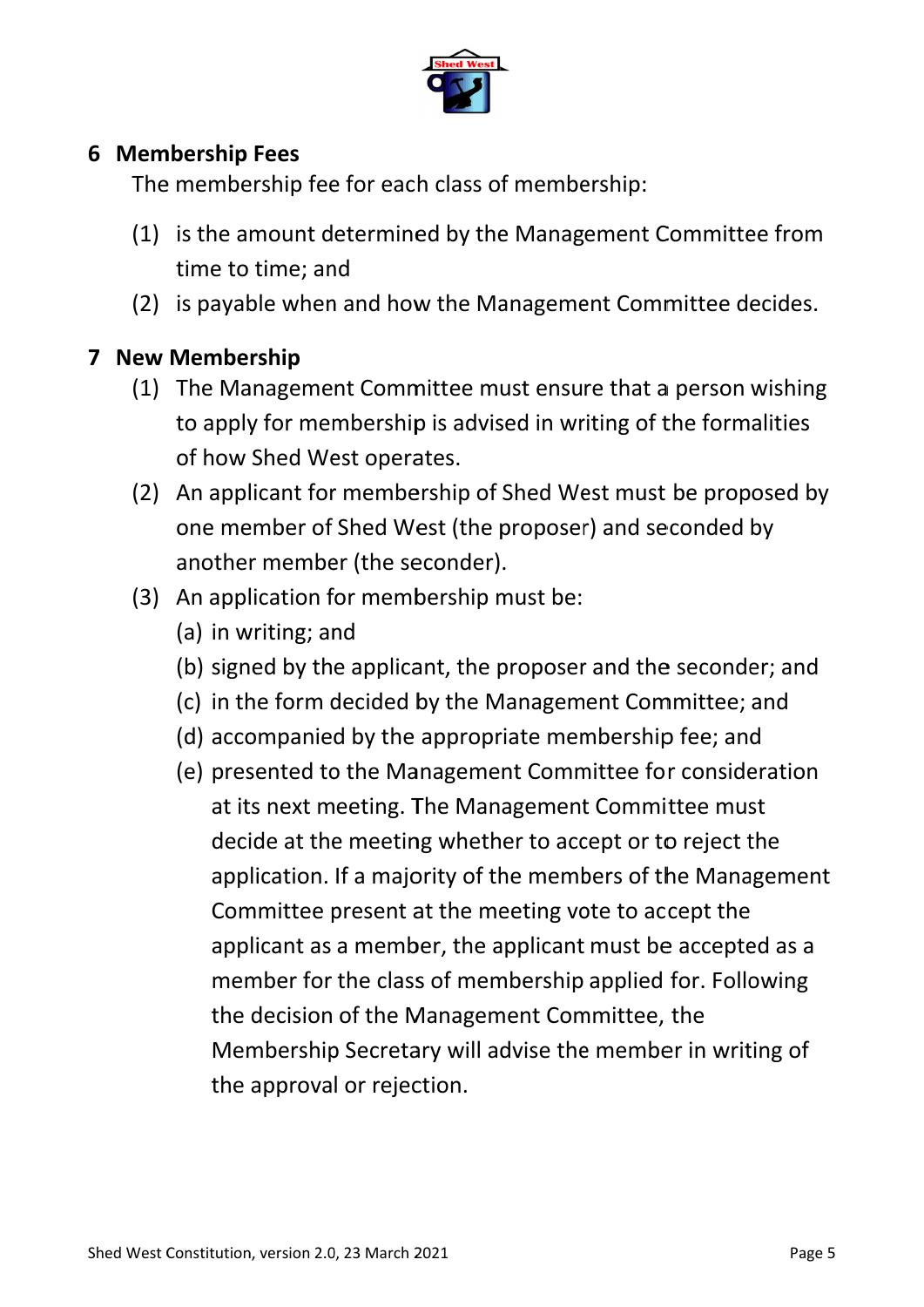

# **8 When n Memb ership E nds**

- (1) A member may resign from Shed West by giving a written notice of resignation to the Secretary.
- (2) The resignation takes effect at:
	- (a) the time the notice is received by the Secretary; or
	- (b) if a later time is stated in the notice, the later time.
- (3) The Management Committee may terminate a member's membership if the member: s<br>or
	- (a) is convicted of an indictable offence; or
	- (b) does not comply with any of the provisions of this Con stitution ; or
	- (c) conducts himself in a way considered to be injurious o prejudicial to the character or interests of Shed West, or
	- (d) has membership fees in arrears for more than 2 months.
- (4) Before the Management Committee terminates a member's membership, it must give the member a full and fair opportunity to show why the membership should not be terminated.
- (5) If, after considering all representations made by the member, the Management Committee decides to terminate the membership, the Secretary must give the member a written notice of the decision.

#### **9** Appeal against Rejection or Termination of Membership

- (1) A person whose application for membership has been rejected, or whose membership has been terminated, may give the or whose membership has been terminated, may give the<br>Secretary written notice of the person's intention to appeal against the deci sion.
- (2) A notice of intention to appeal must be given to the Secretary within 1 month after the person receives written notice of the decision.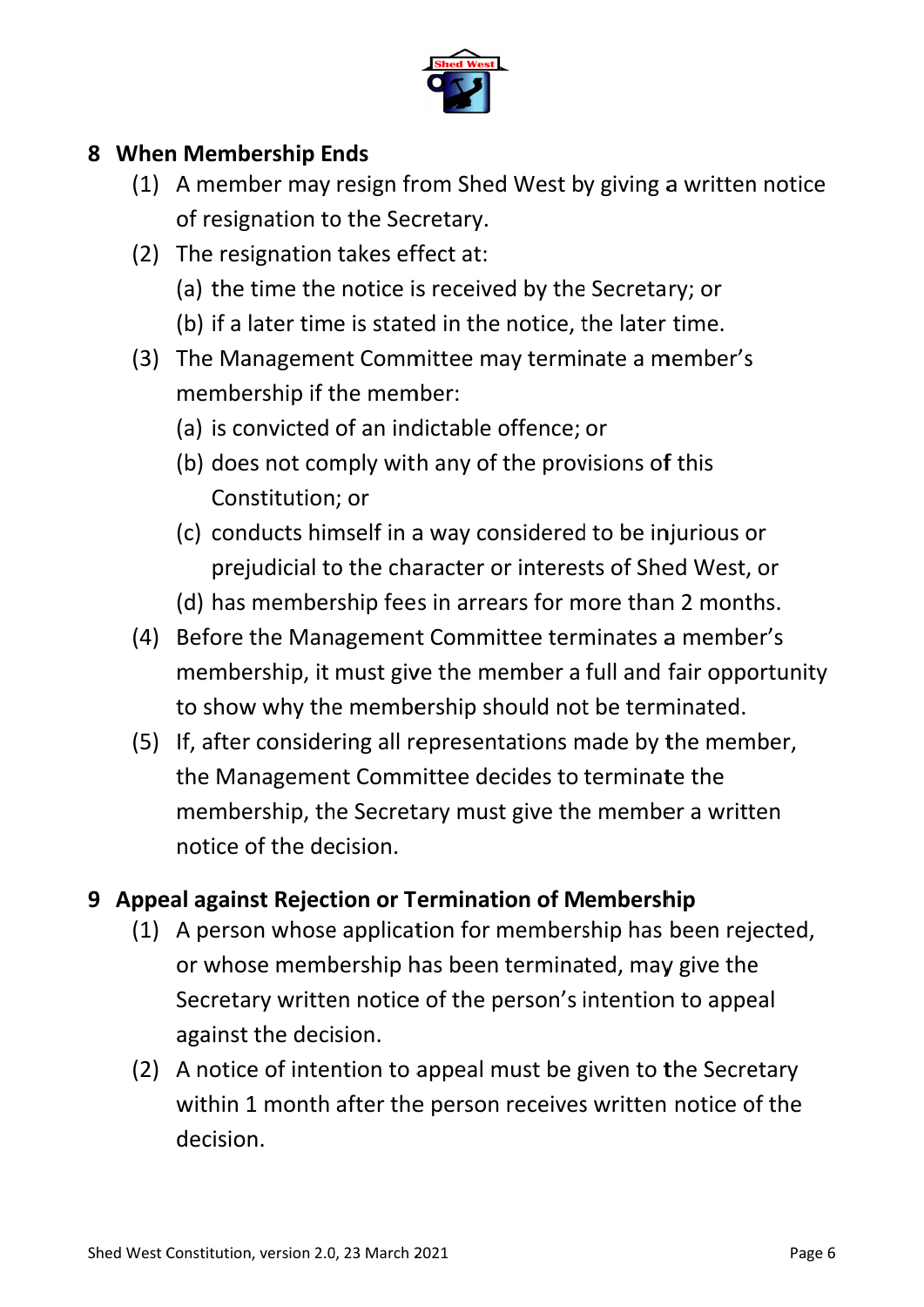

- (3) If the Secretary receives a notice of intention to appeal, the secretary must, within 14 days after receiving the notice, call a special general meeting to decide the appeal.
- (4) The special general meeting to decide an appeal must be held within 3 months after the Secretary receives the notice of intention to appeal.
- (5) At the special general meeting, the applicant must be given a full and fair opportunity to show why the application should not be rejected or the membership should not be terminated.
- (6) Also, the members of the Management Committee who rejected the application or terminated the membership must be given a full and fair opportunity to show why the application should be rejected or the membership should be terminated.
- (7) An appeal must be decided by a majority vote of the members present and eligible to vote at the meeting.
- (8) If a person whose application for membership has been rejected does not appeal against the decision within 1 month after receiving written notice of the decision, or the person appeals but the appeal is unsuccessful, the Secretary must, as soon as practicable, refund the membership fee paid by the person.

#### **10 Register of Members**

- (1) The Management Committee must keep a register of members of Shed d West.
- (2) The register must include the following particulars for each member:
	- (a) the family name and preferred first name of the member; and
	- (b) the address of the member; and
	- (c) the date of admission as a member; and
	- (d) the date of death or resignation of the member; and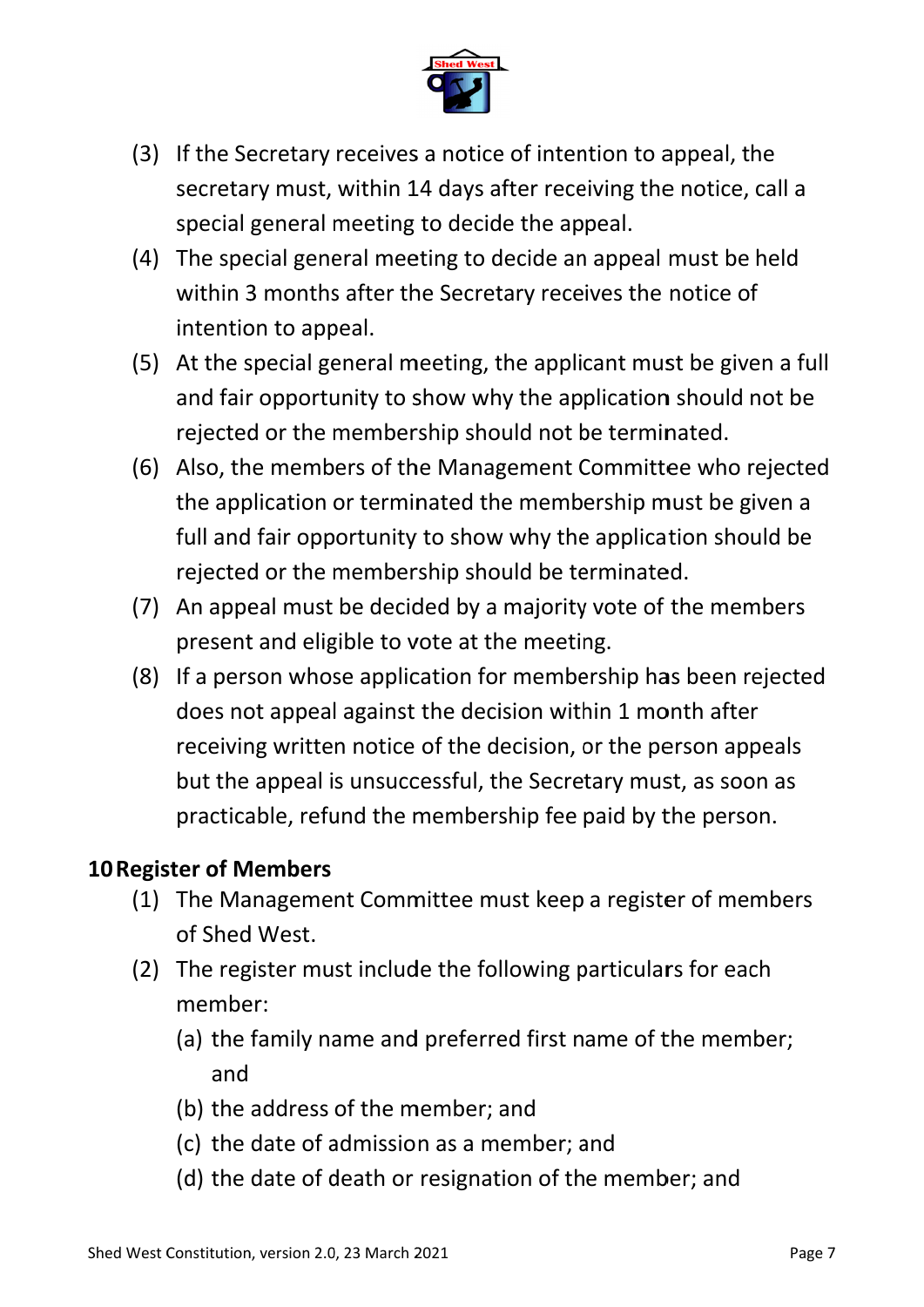

- (e) details about the termination or reinstatement of membership (where applicable); and
- (f) any other particulars the Management Committee or the members at a general meeting decide.
- (3) The register must be open for inspection by members of Shed West at all reasonable times.
- (4) A member must contact the Secretary to arrange an inspection of the register.
- (5) However, the Management Committee may, on the application of a member, withhold information about the member (other than the member's name) from the register available for inspection if the Management Committee has reasonable grounds for believing that disclosure of the information would put the member at risk of harm.

#### 11 Prohibition on Use of Information on Register of Members

- (1) A member of Shed West must not:
	- (a) use information obtained from the register of members of Shed West to contact, or to send material to, another member of Shed West for the purpose of advertising for political, religious, charitable or commercial purposes; or
	- (b) disclose information obtained from the register to someone else, knowing that the information is likely to be used to contact, or to send material to, another member of Shed West for the purpose of advertising for political, religious, charitable or commercial purposes.
- (2) Subclause (1) does not apply if the use or disclosure of the information is approved by Shed West.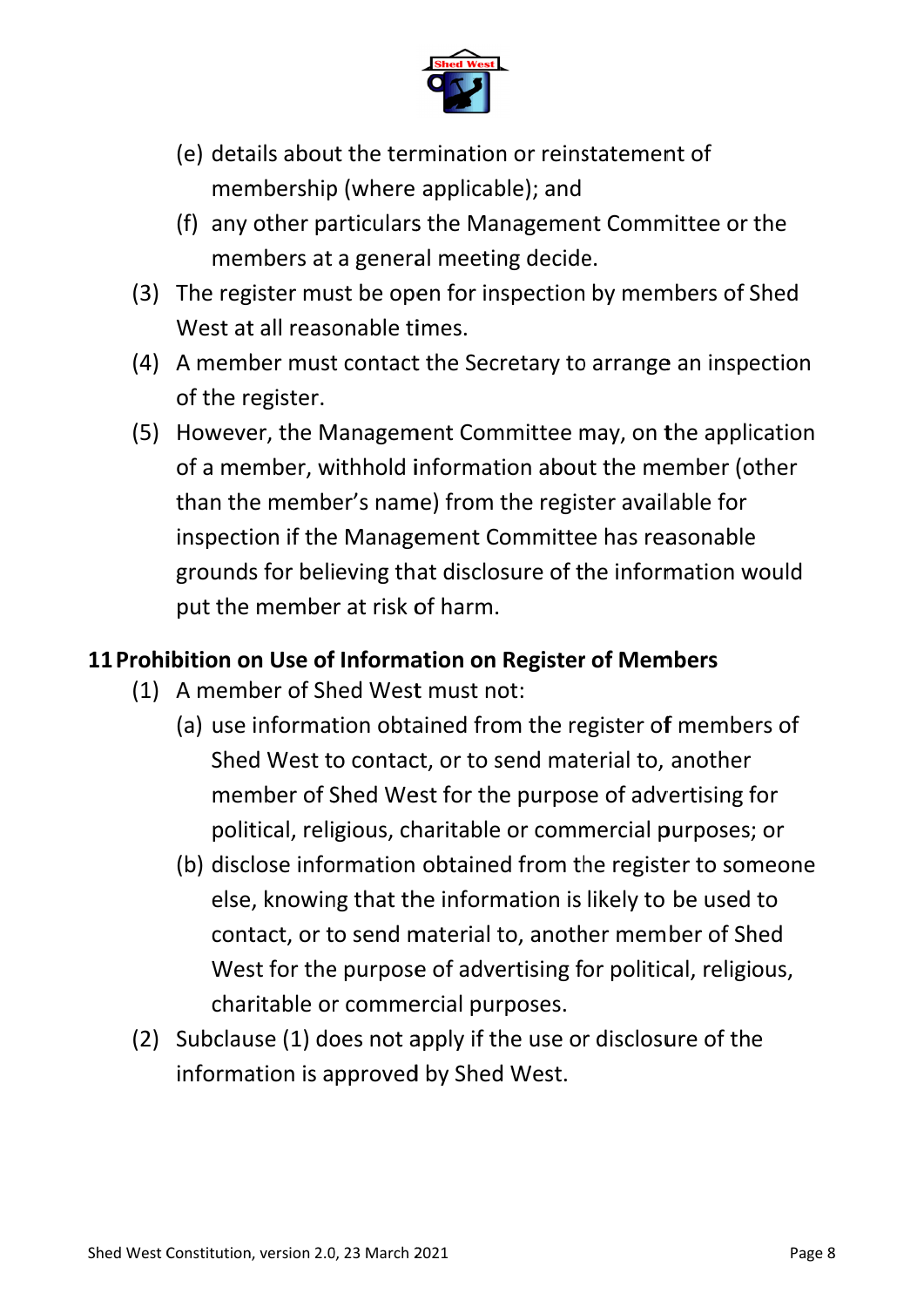

# 12 Election or Appointment of Secretary

- (1) The Secretary must be an individual residing in Queensland who is:
	- (a) a member of Shed West elected by the membership; or
	- (b) any of the following persons appointed by the Management Committee:
		- (i) a member of the Management Committee;
		- (ii) another member of Shed West;
- (2) If a casual vacancy happens in the office of Secretary, the members of the Management Committee must ensure that a Secretary is appointed or elected within 1 month after the vacancy happens.
- (3) If the Management Committee appoints a person mentioned in Subclause (1)(b)(ii) as Secretary to fill a casual vacancy, that person becomes a member of the Management Committee.
- (4) In this clause, casual vacancy means a vacancy that happens when the Secretary resigns, dies or otherwise stops holding office

#### **13 Functions of Secretary**

The Secretary's functions include, but are not limited to:

- (1) Calling meetings of Shed West, including preparing notices of a general meeting and of the business to be conducted at the general meeting in consultation with the President; and
- (2) Keeping minutes of each meeting; and
- (3) Keeping copies of all correspondence and other documents relating to Shed West; and
- (4) Ensuring that the register of members of Shed West is maintained accurately.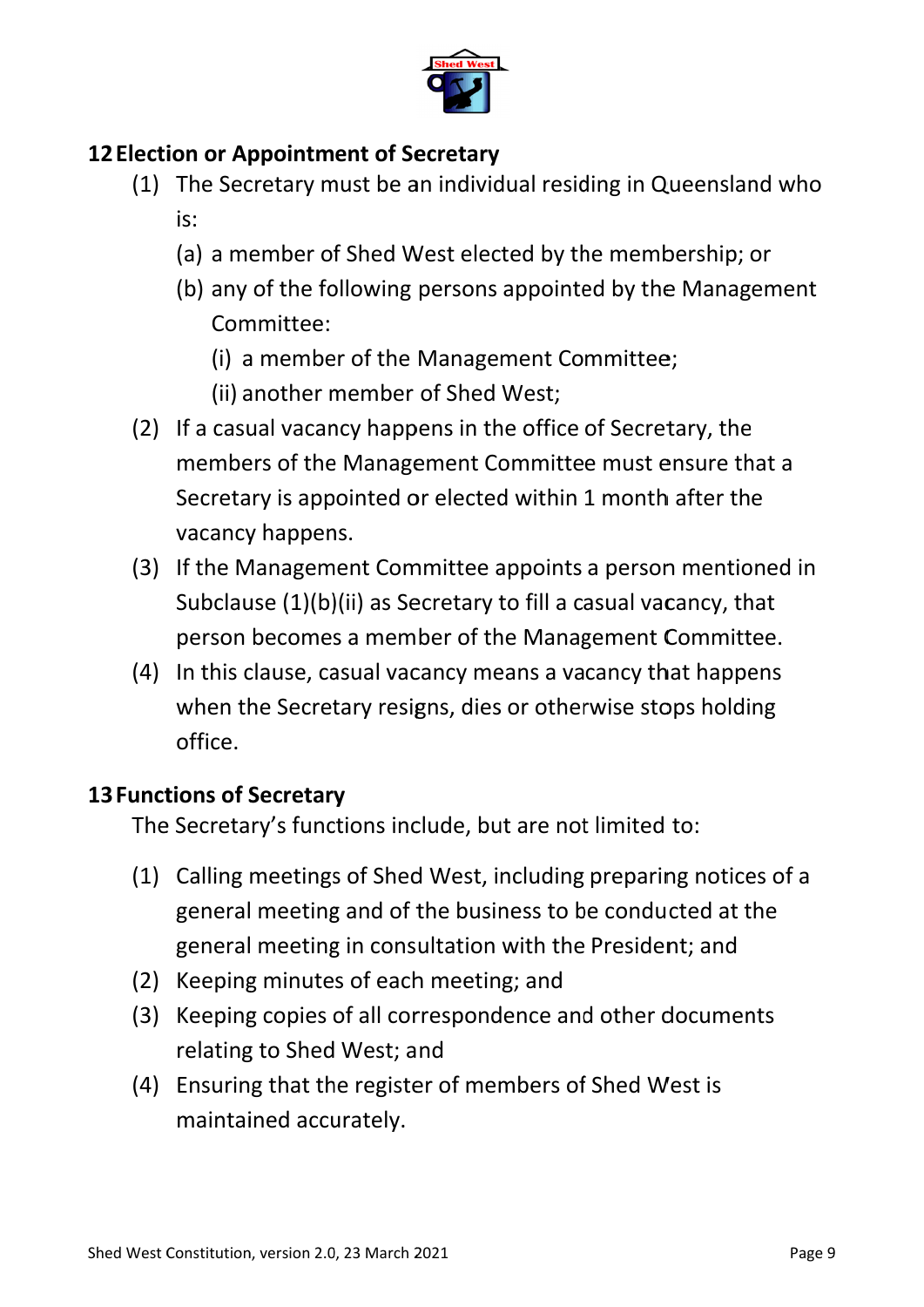

#### 14 Membership of Management Committee

- (1) The Management Committee of Shed West consists of a President, Vice President, Secretary, Treasurer, and 8 other members.
- (2) At each annual general meeting of Shed West, the members of the Management Committee must retire from office, but are eligible, on nomination, for re-election.
- (3) A member of Shed West may be appointed to a casual vacancy on the Management Committee under Clause 17(1).
- (4) In Subclause (3), casual vacancy means a vacancy that happens when a member of the Management Committee resigns, dies or otherwise stops holding office.

#### **15 Electing the Management Committee**

- (1) A member of the Management Committee may only be elected as follows:
	- (a) any 2 members of Shed West may nominate another member (the candidate) to serve as a member of the **Management Committee:**
	- (b) the nomination must be:
		- (i) in writing; and
		- (ii) signed by the candidate and the members who nominated him; and
		- (iii) given to the Secretary at least 21 days before the annual general meeting;
	- (c) each member of Shed West present and eligible to vote at the annual general meeting may vote for 1 candidate for each vacant position on the Management Committee;
	- (d) if, at the start of the meeting, there are not enough candidates nominated to fill all positions, nominations may be taken from the floor of the meeting.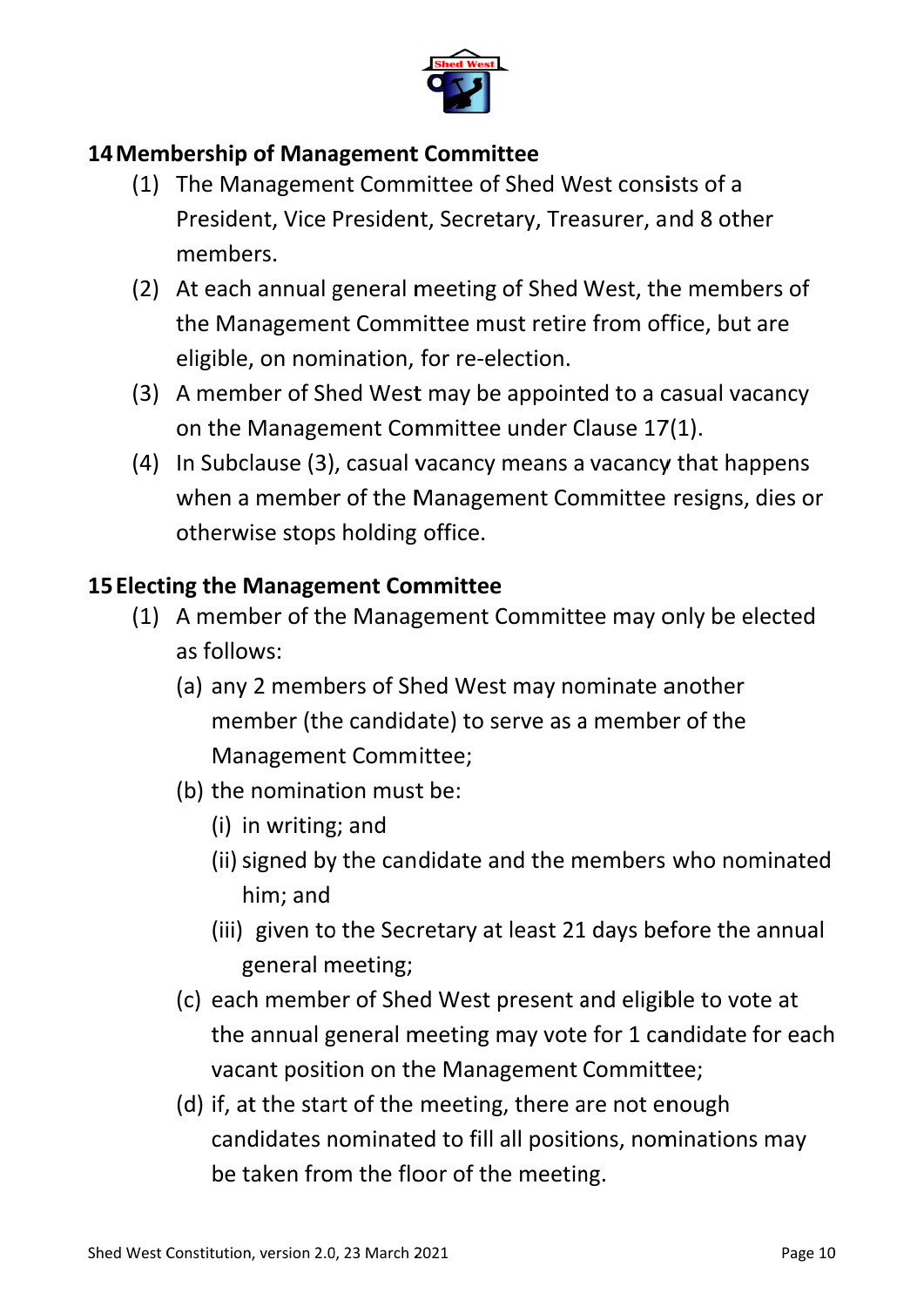

- (2) A person may be a candidate only if the person:
	- (a) is an ordinary member or a life member; and
	- (b) is not ineligible to be elected as a member under section 61A of th he Act.
- (3) A list of the candidates' names in alphabetical order for each position, with the names of the members who nominated each candidate, must be circulated to members at least 14 days before the annual general meeting.
- (4) If required for one or more positions, a secret ballot must be held as follows:
	- (a) balloting lists must be prepared containing the names of the candidates for each position in alphabetical order; and
	- candidates for each position in alphabetical order; and<br>(b) if the chairperson is a candidate for a position requiring a secret ballot, he must stand aside during the ballot and be replaced by an alternative chairperson appointed by the meeting; and
	- (c) the chairper son (or r replacem ment chai rperson) ) must ap ppoint 2 members to conduct the secret ballot in the way the chairperson decides; and
	- (d) following the declaration of the result of the secret ballot by the chairperson (or replacement chairperson), it will be moved that the ballot papers be destroyed.

# 16 Resignation, Removal or Vacation of Office of Management **Comm mittee M Member**

- (1) A member of the Management Committee may resign by giving written notice of resignation to the Secretary.
- (2) The resignation takes effect at:
	- (a) the time the notice is received by the Secretary; or
	- (b) if a later time is stated in the notice, the later time.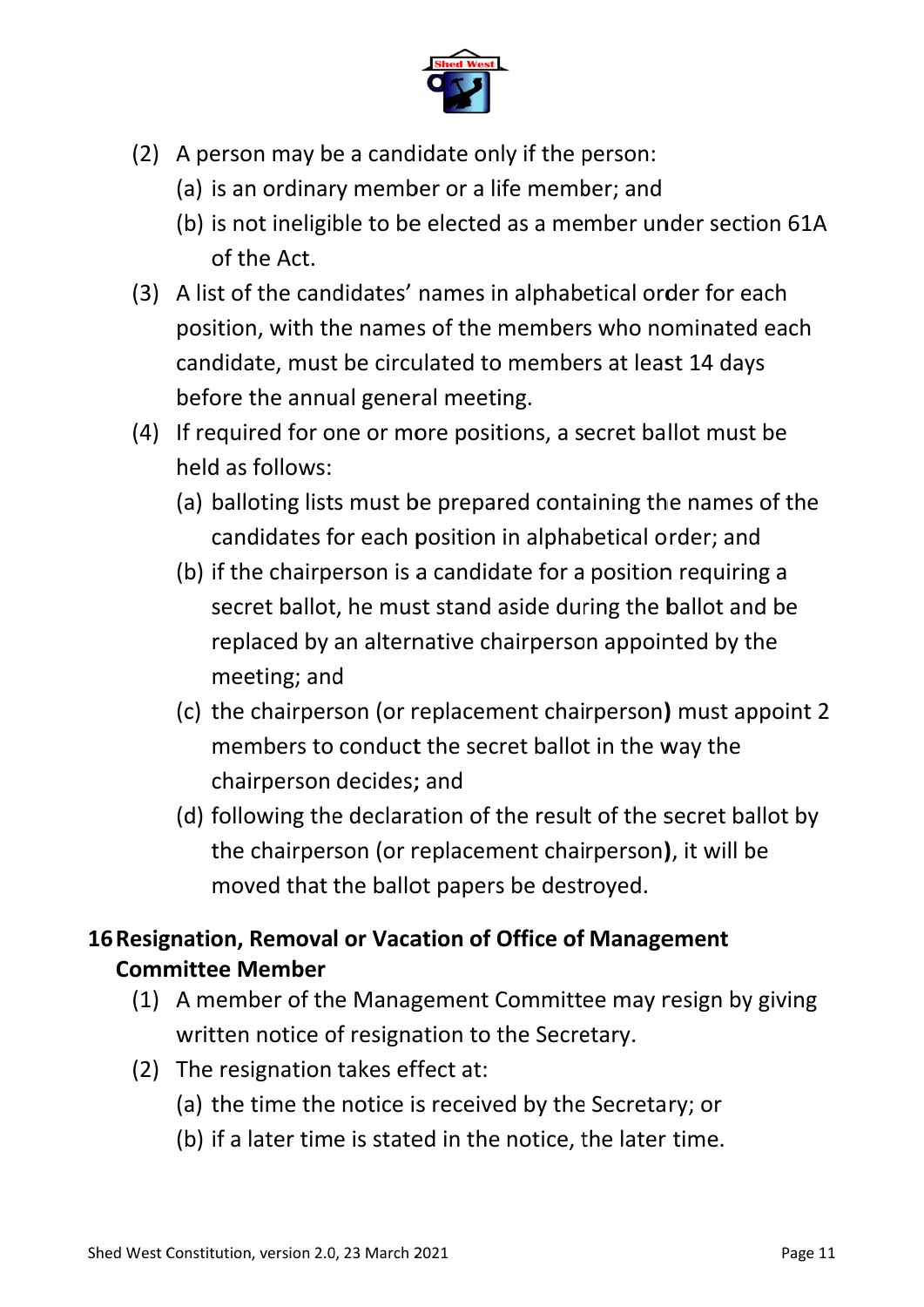

- (3) A member of the Management Committee may be removed from office at a general meeting of Shed West if a majority of the members present and eligible to vote at the meeting vote in favour of removing him.
- (4) Before a vote of members is taken about removing the member from office, the member must be given a full and fair opportunity to show cause why he should not be removed from office.
- (5) A member has no right of appeal against his removal from office under t his claus e.
- (6) A member of the Management Committee must immediately vacate the office in the circumstances mentioned in section 64(2) of the A Act.

## 17 Vacancies on Management Committee

- (1) If a casual vacancy happens on the Management Committee, the continuing members of the Management Committee may appoint another member of Shed West to fill the vacancy until the next annual general meeting.
- (2) The continuing members of the Management Committee may act despite a casual vacancy on the Management Committee.
- (3) However, if the number of committee members is less than the number fixed under Clause 20(1) as a quorum of the Management Committee, the continuing members may act only to:
	- (a) increase the number of Management Committee members to the number required for a quorum; or
	- (b) call a special general meeting of Shed West.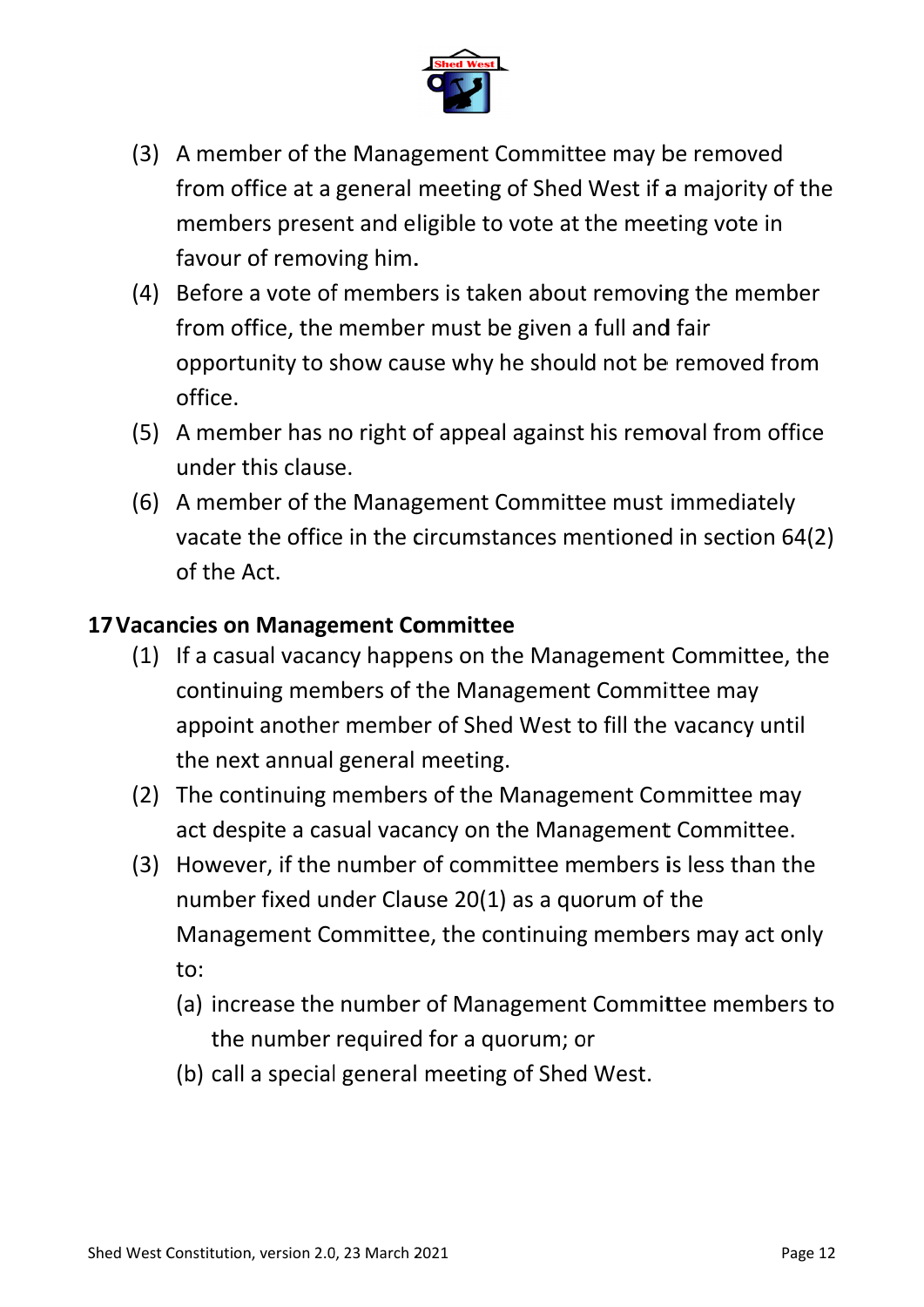

#### **18 Functions of Management Committee**

- (1) Subject to this Constitution or a resolution of the members of Shed West carried at a general meeting, the Management Committee has the general control and management of the administration, property and funds of Shed West.
- (2) The Management Committee has authority to interpret the meaning of this Constitution and any matter relating to Shed West on which the Constitution is silent, but any interpretation must have regard to the Act, including any regulation made under the Act.

Note: The Act prevails if clauses in Shed West's Constitution are inconsistent with the Act; see section 1B of the Act.

(3) The Management Committee may exercise the powers of Shed West to borrow and to secure the payment of amounts in a way the members of Shed West decide.

#### **19 Meetings of Management Committee**

- (1) Subject to this clause, the Management Committee may meet and conduct its proceedings as it considers appropriate.
- (2) The Management Committee must meet at least once every 2 months to exercise its functions.
- (3) The Management Committee must decide how a meeting is to be called.
- (4) The Management Committee may hold meetings, or permit a Management Committee member to take part in its meetings, by using any technology that reasonably allows the member to hear and to take part in discussions as they happen.
- (5) A Management Committee member who participates in the meeting as mentioned in Subclause (4) is taken to be present at the meeting.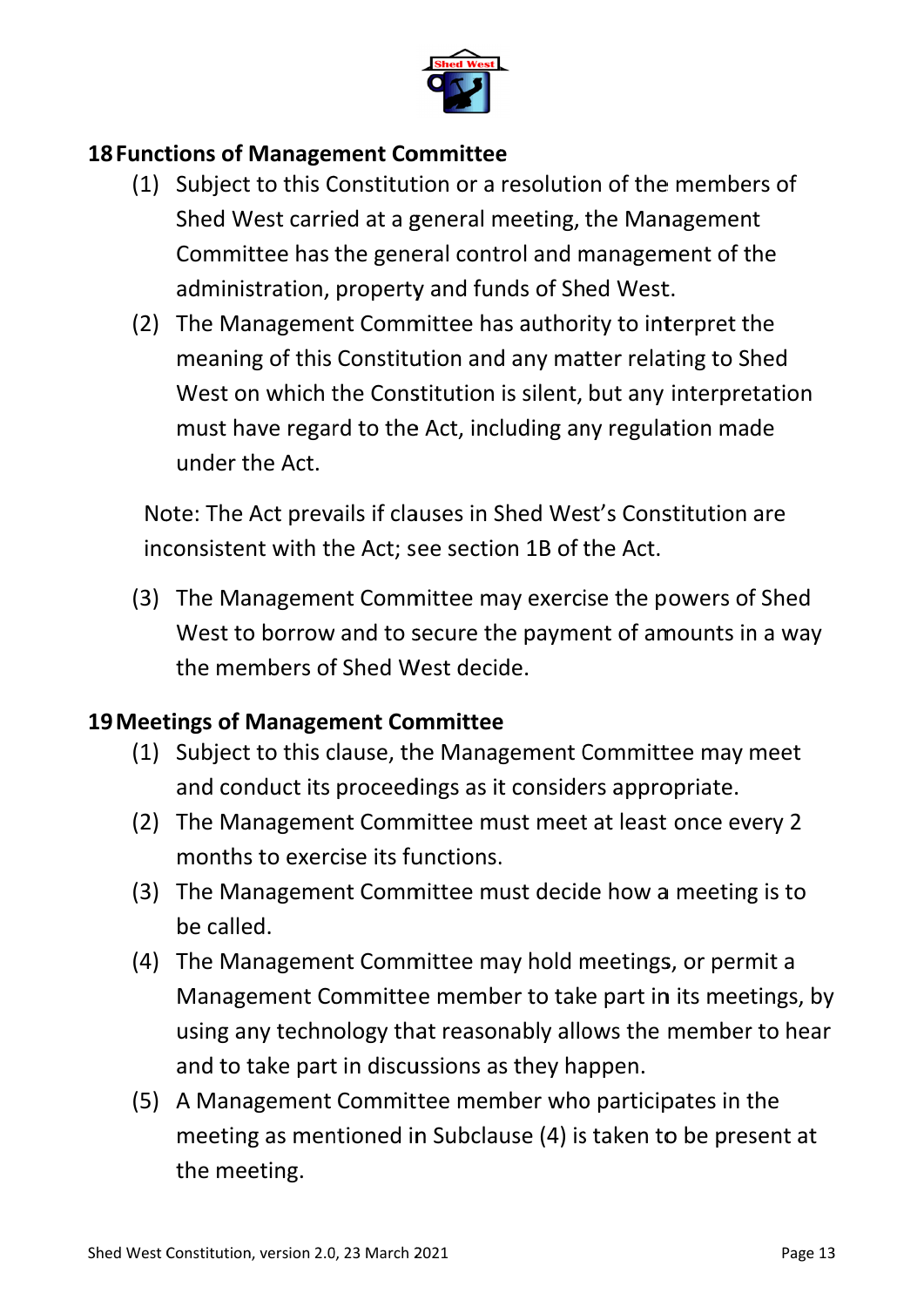

- (6) A question arising at a Management Committee meeting is to be decided by a majority vote of members of the Management Committee present at the meeting and, if the votes are equal, the question is decided in the negative.
- (7) A member of the Management Committee must not vote on a question about a contract or proposed contract with Shed West if the member has an interest in the contract or proposed if the member has an interest in the contract or proposed<br>contract and, if the member does vote, the member's vote must not be c counted.
- not be counted.<br>(8) The President is to preside as chairperson at a Management Committee meeting.
- (9) If there is no President or if the President is not present within 10 minutes after the time fixed for a Management Committee meeting, the members may choose one of their number to preside as chairperson at the meeting.

# **20 Quorum for, and Adjournment of, Management Committee Meeting**

- (1) At a Management Committee meeting, at least 50% of the members of the Management Committee will form a quorum.
- (2) If there is no quorum within 30 minutes after the time fixed for a Management Committee meeting called on the request of members of the Management Committee, the meeting lapses.
- (3) If there is no quorum within 30 minutes after the time fixed for a Management Committee meeting called other than on the request of the members of the Management Committee: :<br>e
	- (a) the meeting will be adjourned for at least 1 day; and
	- (b) the members of the Management Committee who are present will decide the day, time and place of the adjourned meeting.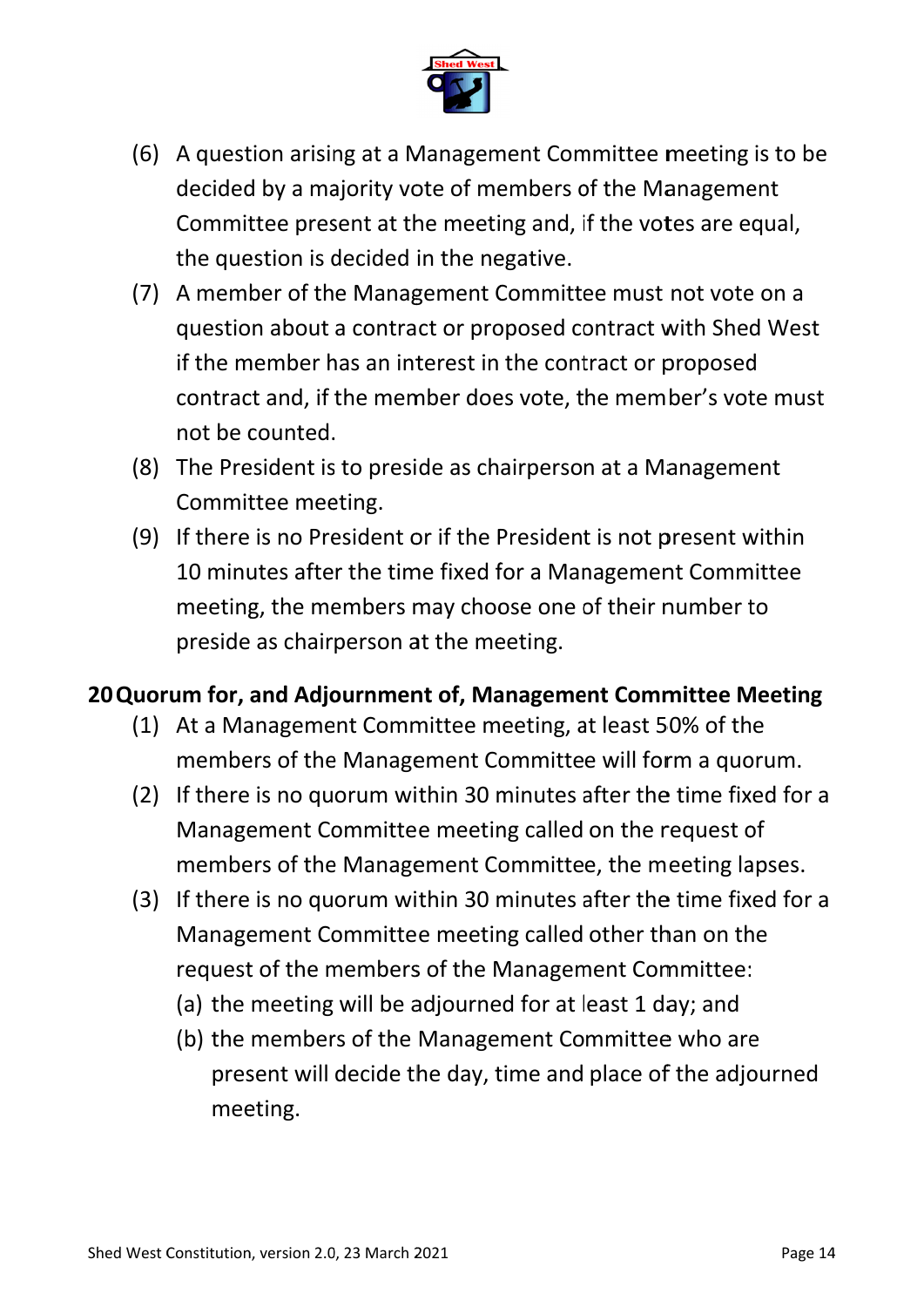

(4) If, at an adjourned meeting mentioned in Subclause (3), there is no quorum within 30 minutes after the time fixed for the meeting, the meeting lapses.

#### 21 Special Meeting of Management Committee

- (1) If the Secretary receives a written request signed by at least 33% of the members of the Management Committee, the Secretary must call a special meeting of the Management Committee by giving each member of the Management Committee notice in writing of the meeting within 14 days after the Secretary receives the request.
- (2) If the Secretary is unable or unwilling to call the special meeting, the President must call the meeting.
- (3) A request for a special meeting must state:
	- (a) why the special meeting is called; and
	- (b) the business to be conducted at the meeting.
- (4) A notice of a special meeting must state:
	- (a) the day, time and place of the meeting; and
	- (b) the business to be conducted at the meeting.
- (5) A special meeting of the Management Committee must be held within 14 days after notice of the meeting is given to the members of the Management Committee.

#### 22 Minutes of Management Committee Meetings

- (1) The Secretary must ensure that full and accurate minutes of all questions, matters, resolutions and other proceedings of each Management Committee meeting are entered in a minute book.
- (2) To ensure the accuracy of the minutes, the minutes of each Management Committee meeting must be signed by the chairperson of the meeting, or the chairperson of the next Management Committee meeting, verifying their accuracy.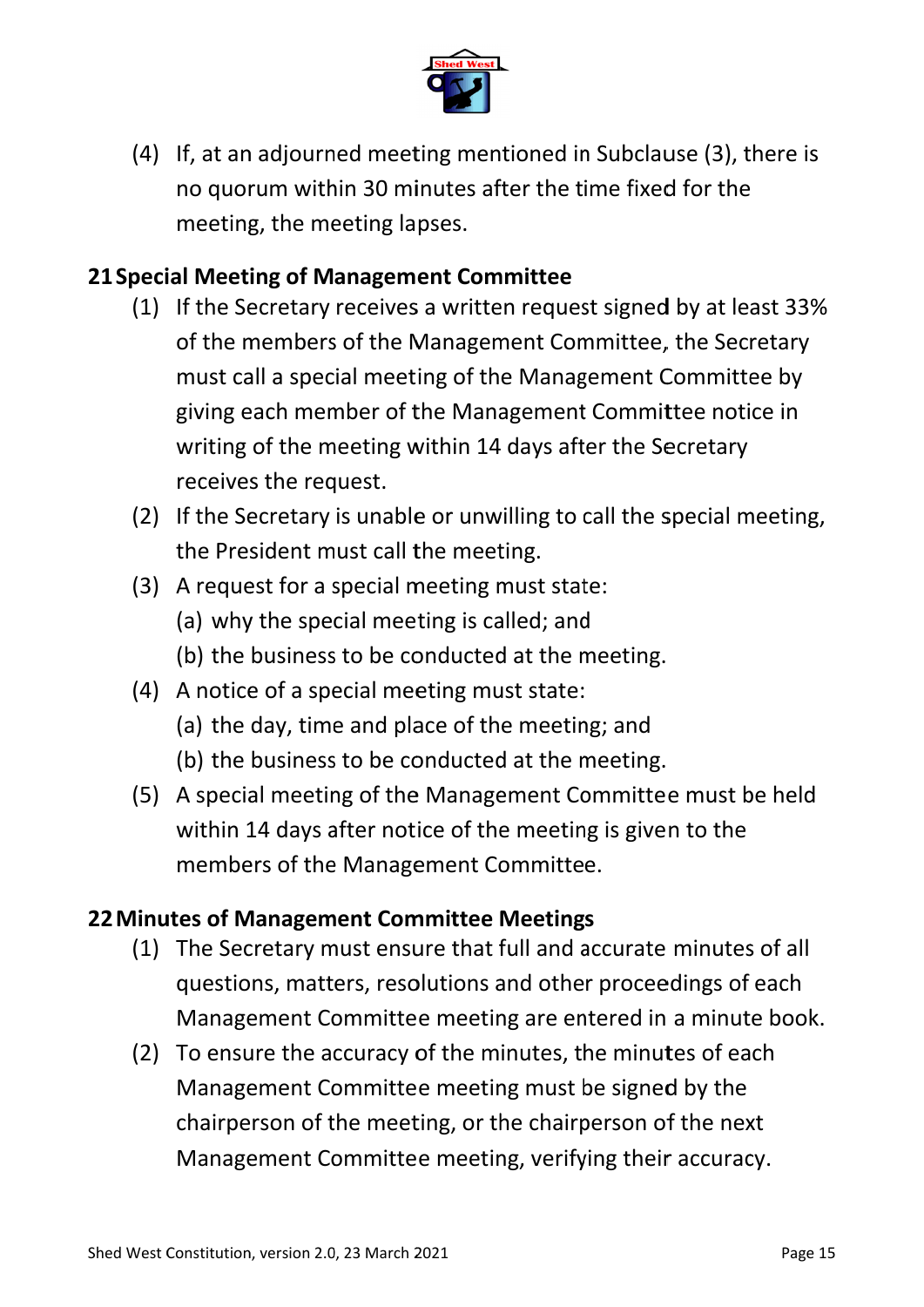

# 23 Appointment of Subcommittees

- (1) The Management Committee may appoint as many subcommittees as it sees fit to help with the conduct of Shed West's operations.
- (2) Any ordinary or life member of Shed West may be appointed as chairperson of a subcommittee.
- (3) Any member of Shed West may be appointed as a member of a subcommittee.
- (4) Such subcommittees will act in an advisory capacity to the Management Committee and will be required to report their deliberations to the Management Committee as and when required.

#### 24 Acts not Affected by Defects or Disqualifications

- (1) An act performed by the Management Committee, a subcommittee or a person acting as a member of the Management Committee is taken to have been validly performed.
- (2) Subclause (1) applies even if the act was performed when:
	- (a) there was a defect in the appointment of a member of the Management Committee, subcommittee or person acting as a member of the Management Committee; or
	- (b) a Management Committee member, subcommittee member or person acting as a member of the Management Committee was disqualified from being a member.

#### 25 Resolutions of Management Committee without Meeting

A written resolution agreed to in writing by a majority of the Management Committee is as valid and effective as if it had been passed at a Management Committee meeting that was properly called and held.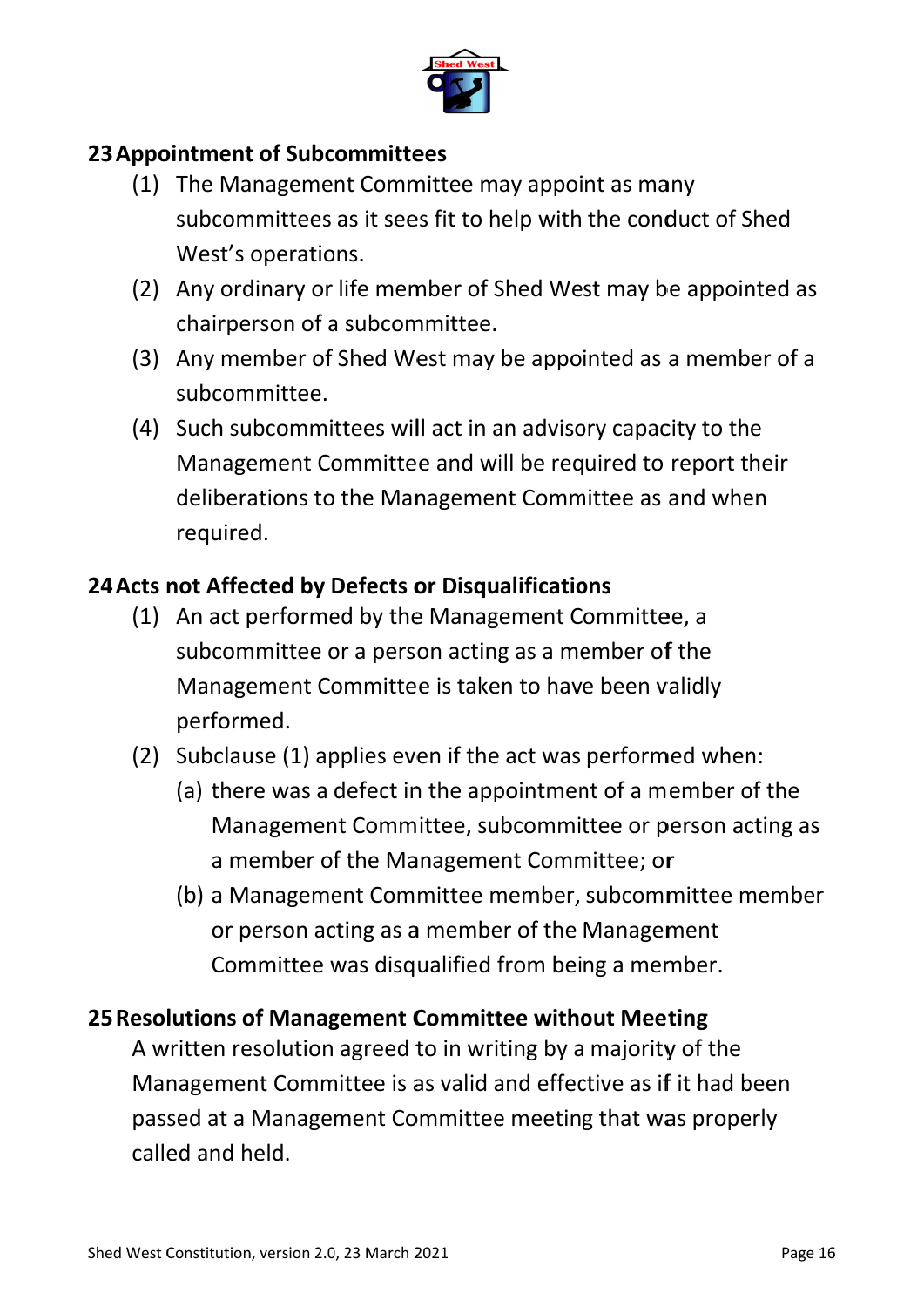

# **26 Ann nual Gen neral Mee etings**

- (1) An annual general meeting must be held:
	- (a) at least once each year; and
	- (b) within 6 months after the end date of Shed West's reportable financial year.
- (2) The following business must be conducted at each annual general meeting of Shed West:
	- (a) presenting Shed West's financial statement and audit report for the last reportable financial year to the meeting for ado ption;
	- (b) electing members of the Management Committee;
	- (c) appointing an auditor for the current financial year;
	- (d) appointment of life member(s), if applicable
- (3) The Secretary must give the members of Shed West at least 21 days' notice in writing of the annual general meeting.

# **27Speci ial Gener ral Meet ting**

- (1) The Secretary must call a Special General Meeting by giving each member of Shed West written notice of the meeting within 14 days aft ter;
	- (a) being directed to call the meeting by the Management Committee; or
	- (b) being given a written request signed by:
		- (i) at least 33% of the number of members of the Management Committee; or to consider a Special Resolution.
		- (ii) at least the number of ordinary and life members of Shed West equal to double the number of members on the Management Committee plus 1; or
	- (c) being given a written notice of an intention to appeal against the decision of the management committee to reject an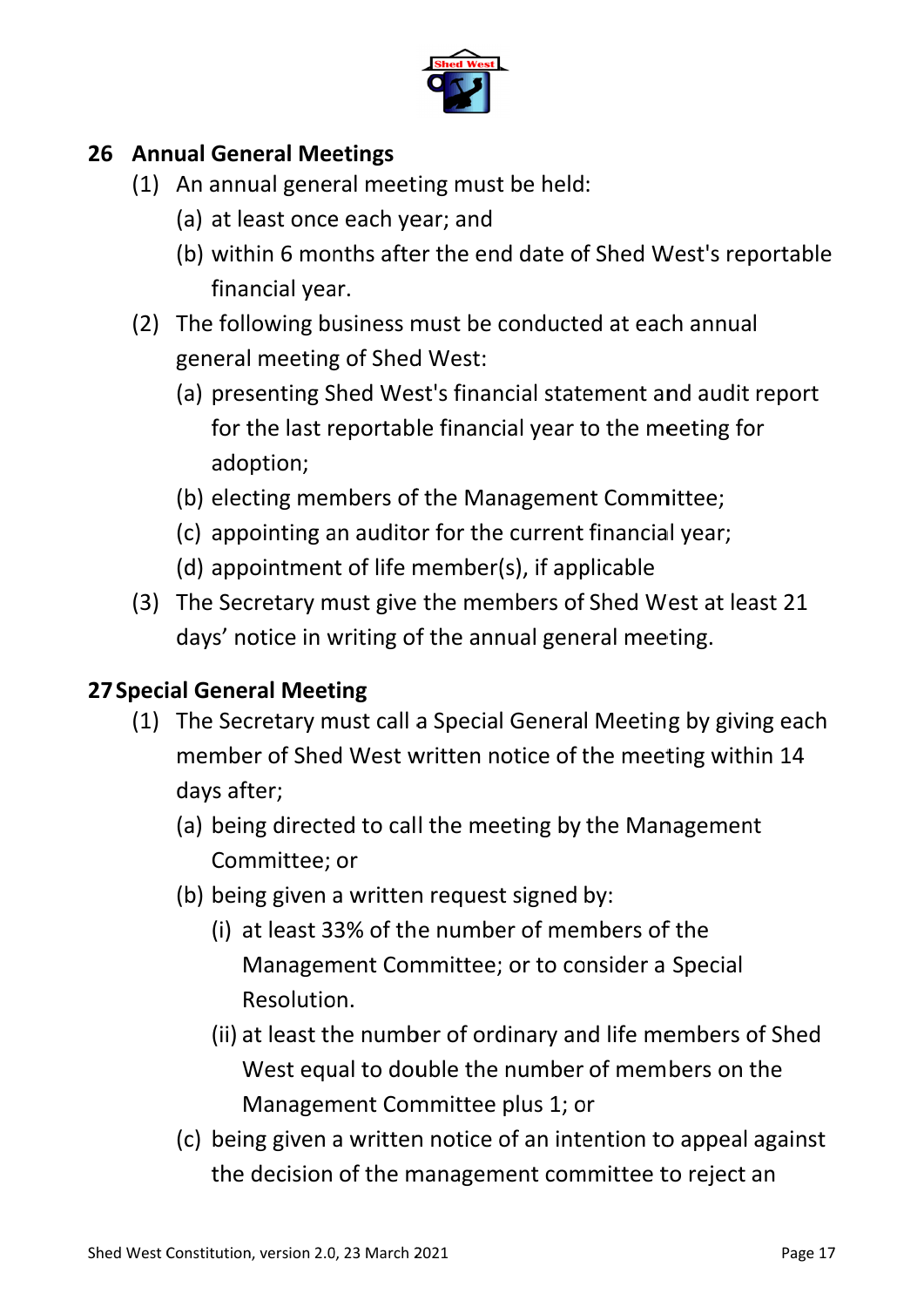

application for membership or to terminate a person's membership.

- (2) A request mentioned in Subclause  $(1)(b)$  must state:
	- (a) why the special general meeting is being called; and
	- (b) the business to be conducted at the meeting.
- (3) A special general meeting must be held within 3 months after the Secretary:
	- (a) is directed to call the meeting by the Management Committee: or
	- (b) is given the written request mentioned in Subclause  $(1)(b)$ ; or
	- (c) is given the written notice of an intention to appeal mentioned in Subclause (1)(c).
- (4) If the Secretary is unable or unwilling to call the special meeting, the President must call the meeting.

# 28 Quorum for and Adjournment of General Meeting

- (1) The quorum for an annual or special general meeting is at least the number of members elected or appointed to the Management Committee plus 1.
- (2) No business may be conducted at a general meeting unless there is a quorum of members when the meeting proceeds to business.
- (3) If there is no quorum within 30 minutes after the time fixed for a special general meeting called on the request of members of the Management Committee or of Shed West, the meeting lapses.
- (4) If there is no quorum within 30 minutes after the time fixed for an annual general meeting or a special general meeting called other than on the request of members of the Management Committee or of Shed West:
	- (a) the meeting will be adjourned for at least 7 days; and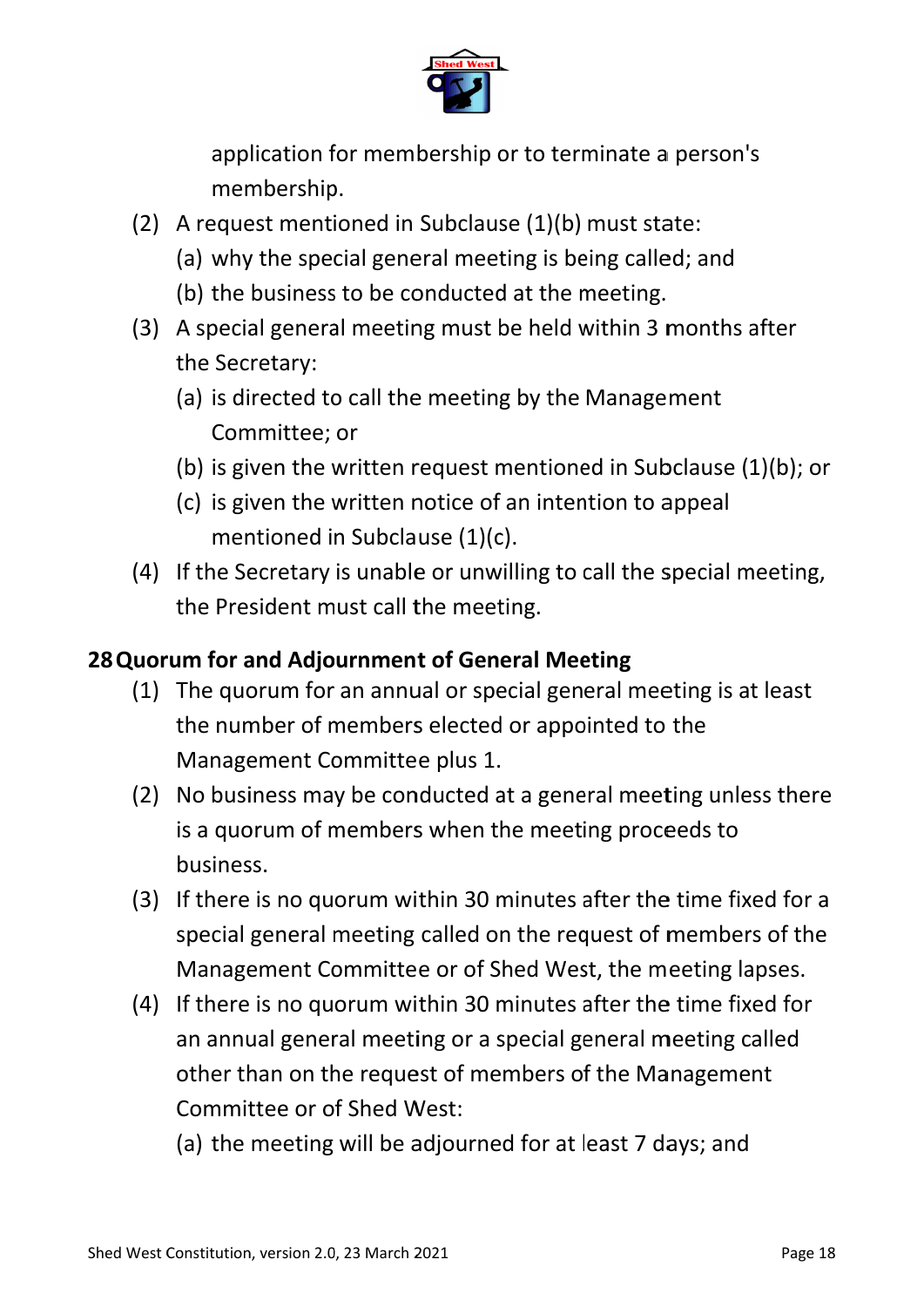

- (b) the Management Committee will decide the day, time and place of the adjourned meeting.
- (5) The chairperson may, with the consent of any meeting at which there is a quorum, and must, if directed by the meeting, adjourn the meeting from time to time and from place to place.
- (6) If a meeting is adjourned under Subclause (5), only the business left unfinished at the meeting from which the adjournment took place may be conducted at the adjourned meeting.
- (7) The Secretary is not required to give the members notice of an adjournment or of the business to be conducted at an adjourned meeting unless a meeting is adjourned for more than 30 days.
- (8) If a meeting is adjourned for more than 30 days, notice of the adjourned meeting must be given in the same way that notice was given for the original meeting.

#### 29 Procedure at General Meeting

- (1) A member may take part and vote in a general meeting in person or by proxy.
- (2) At each general meeting:
	- (a) the President will preside as chairperson; and
	- (b) if there is no President or if the President is not present within 15 minutes after the time fixed for the meeting or is unwilling to act, the members present must elect 1 of their number to be chairperson of the meeting; and
	- (c) the chairperson must conduct the meeting in a proper and orderly way.

#### **30 Voting at a General Meeting**

(1) At a general meeting, each question, matter or resolution, other than a special resolution, must be decided by a majority of votes of the members present and entitled to vote.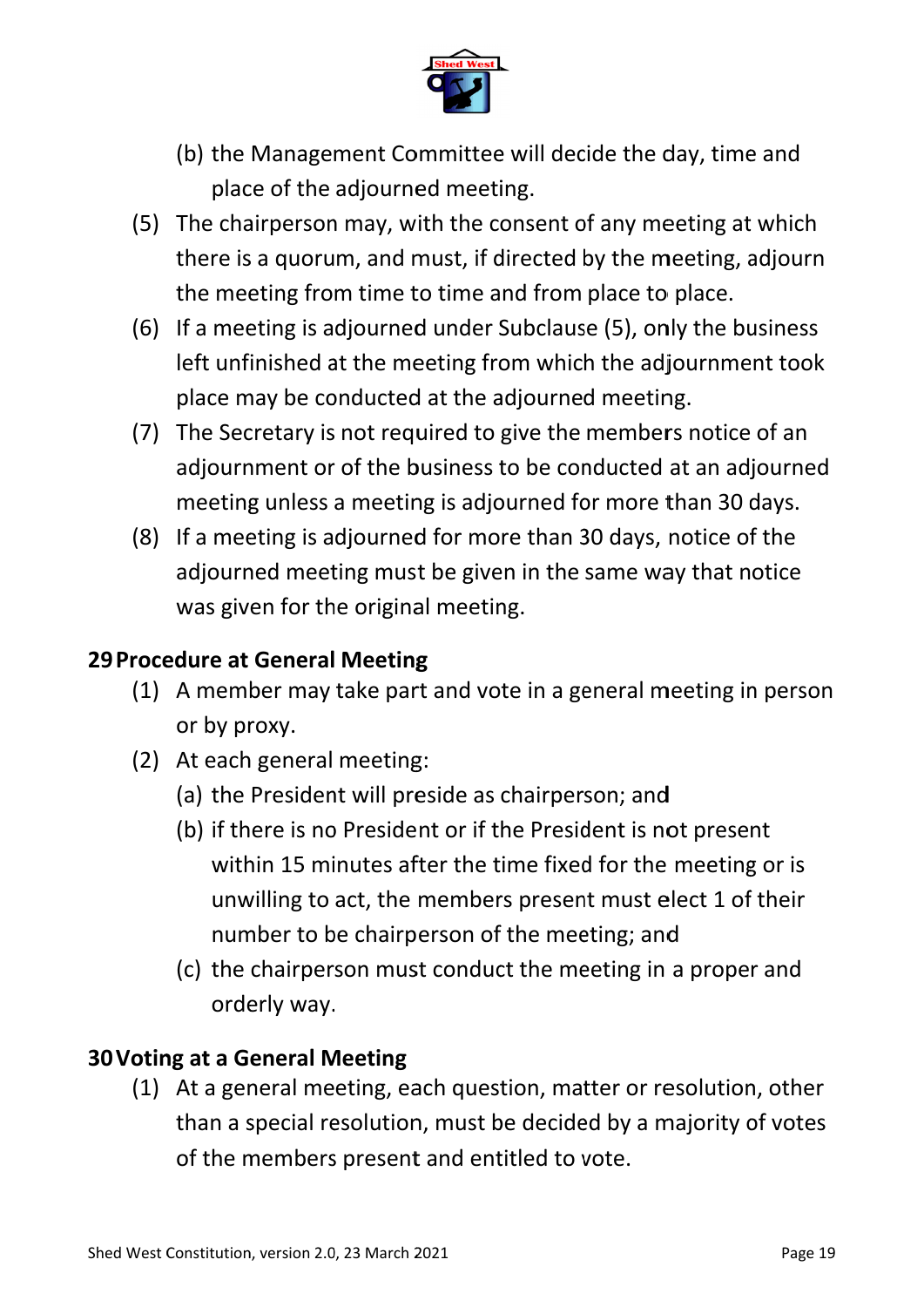

- (2) A special resolution, as defined in Clause  $27(1)(b)$  or Clause  $34(1)$ , must be decided by 75% of the members present and entitled to vote.
- (3) Each member present and eligible to vote is entitled to 1 vote only and, if the votes are equal, the chairperson has a casting vote as well as a primary vote.
- (4) A member is not entitled to vote at a general meeting if the member's annual subscription is in arrears at the date of the meeting.
- (5) The method of voting is to be decided by the Management Committee.
- (6) However, if at least 20% of the members present demand a secret ballot, voting must be by secret ballot.
- (7) If a secret ballot is held:
	- (a) The chairperson must appoint 2 members to conduct the secret ballot in the way the chairperson decides.
	- (b) The result of a secret ballot as declared by the chairperson is taken to be a resolution of the meeting at which the ballot was held.
	- (c) Following the declaration of the result of the secret ballot, it will be moved that the ballot papers are destroyed.

#### **31Proxy y**

- (1) A member can vote at a General Meeting or Special General Meeting by a proxy instrument designed by the Management Committee.
- (2) Each instrument appointing a proxy must be lodged with the Secretary before the commencement of the meeting at which the person named in the instrument proposes to vote.
- (3) Unless otherwise instructed by the person named in the instrument, the Proxy may vote for or against the resolution.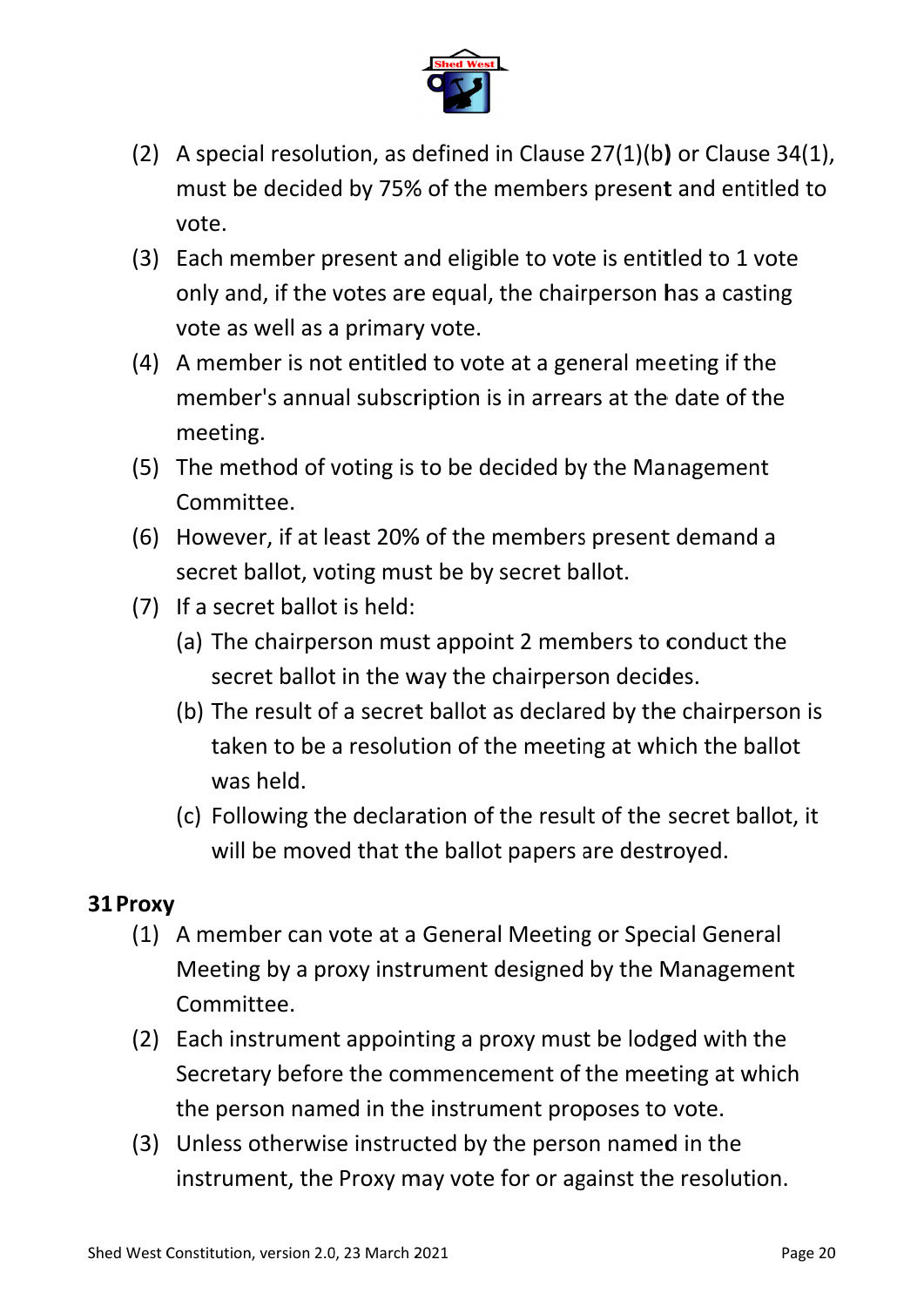

#### **32 Minutes of General Meetings**

- (1) The Secretary must ensure full and accurate minutes of all questions, matters, resolutions and other proceedings of each annual or special general meeting are recorded and kept as paper copy and electronically.
- (2) To ensure the accuracy of the minutes, the minutes of each annual or special general meeting must be signed by the chairperson of the meeting, or the chairperson of the next general meeting, verifying their accuracy.
- (3) If asked by a member of Shed West, the Secretary must, within 28 days after the request is made:
	- (a) make the minutes for a particular general meeting available for inspection by the member at a mutually agreed time and place; and
	- (b) give the member a copy of the minutes of the meeting.
- (4) Shed West may require the member to pay the reasonable costs of providing a copy of the minutes.

#### 33 By-laws

- (1) The Management Committee may make, amend or repeal bylaws, not inconsistent with this Constitution, for the internal management of Shed West.
- (2) A by-law may be repealed by a vote of members at a general meeting of Shed West.

#### 34 Alteration of Clauses in the Constitution

- (1) Subject to the Act, clauses in this Constitution may be amended, repealed or added to by a special resolution carried at a general meeting.
- (2) However, an amendment, repeal or addition is valid only if it complies with the relevant Queensland legislation.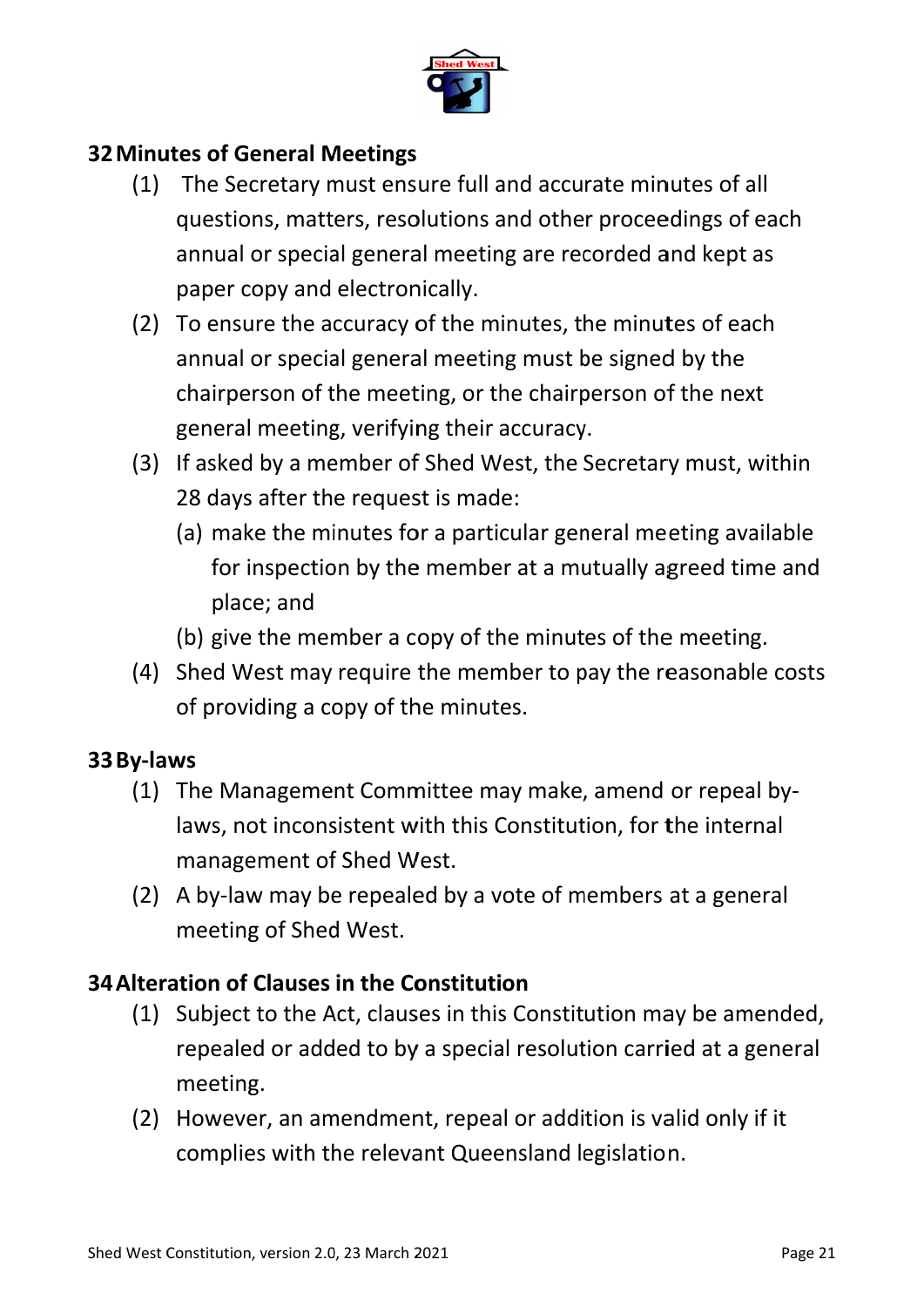

# 35 Common Seal

- (1) The Management Committee must ensure Shed West has a common seal.
- (2) The common seal must be:
	- (a) kept securely by the Management Committee; and
	- (b) used only under the authority of the Management Committee.
- (3) Each instrument to which the common seal is attached must be signed by a member of the Management Committee and countersigned by:
	- (a) the Secretary; or
	- (b) another member of the Management Committee; or
	- (c) a member of Shed West authorised by the Management Committee for the purpose.

#### **36 Funds and Accounts**

- (1) The funds of Shed West must be kept in an account in the name of Shed West in a financial institution decided by the Management Committee.
- (2) The financial institution must be on the List of Authorised Deposit-taking Institutions regulated by the Australian Prudential Regulation Authority in accordance with the Banking Act 1959.
- (3) Records and accounts must be kept in the English language showing full and accurate particulars of the financial affairs of Shed West.
- (4) All amounts must be deposited in the financial institution account as soon as practicable after receipt.
- (5) A payment by Shed West must be made by electronic funds transfer or cheque.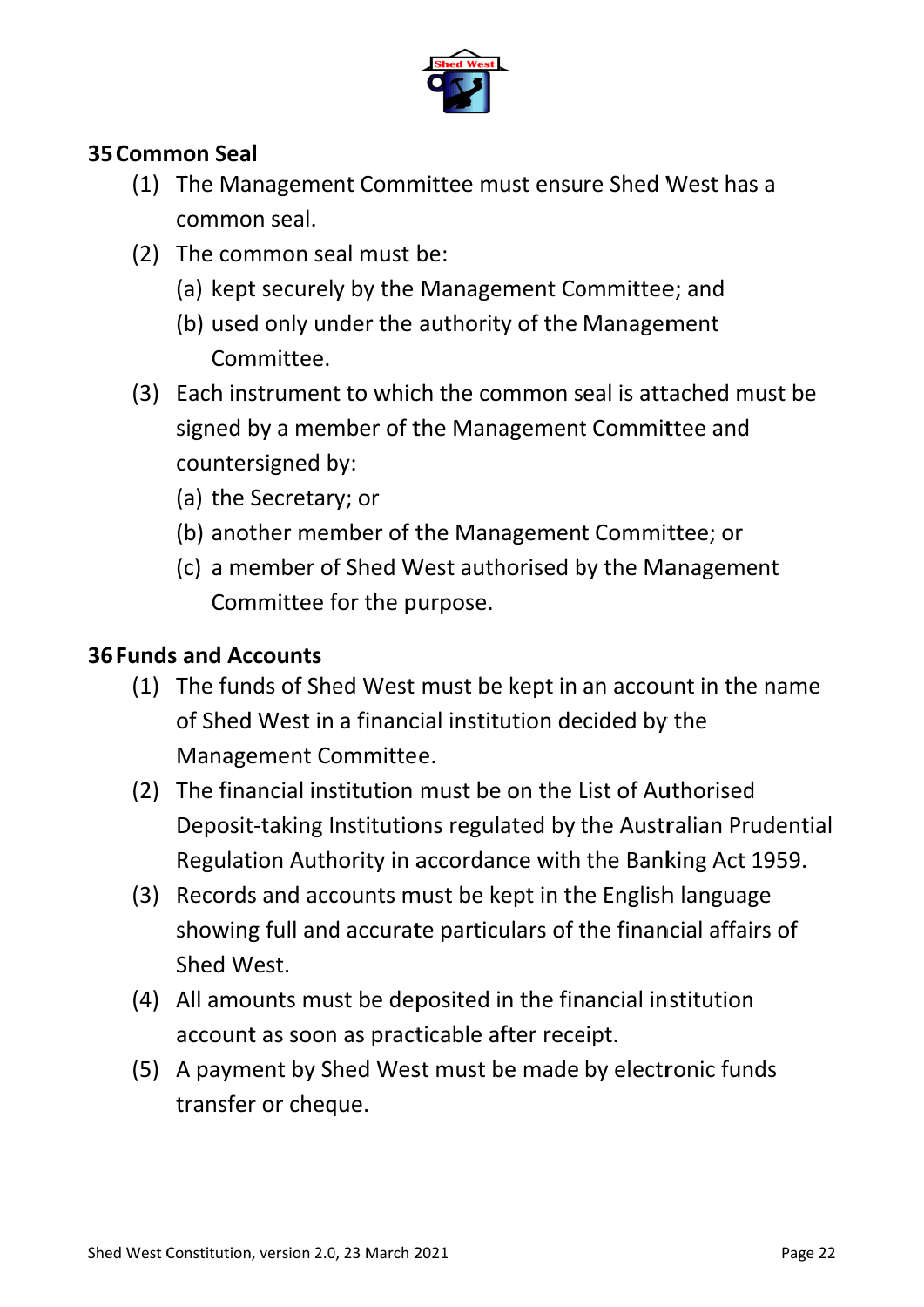

- (6) Initiating and authorising payments via electronic funds transfer must be in accordance with arrangements approved by the Management Committee.
- (7) The arrangements for signing cheques must also be approved by the Management Committee.
- (8) Arrangements agreed to under subclauses (6) and (7) must provide for at least two members of the Management Committee to authorise payments, including at least one of the following:
	- (a) President: or
	- (b) Vice-President; or
	- (c) Secretary; or
	- (d) Treasurer
- (9) All expenditure must be approved or ratified at the next Management Committee meeting.

#### **37 General Financial Matters**

- (1) On behalf of the Management Committee, the Treasurer must, as soon as practicable after the end date of each financial year, ensure that a financial statement for the last reportable financial year is prepared.
- (2) The income and property of Shed West must be used solely in promoting Shed West's objects and exercising Shed West's powers.

#### **38 Documents**

The Management Committee must ensure the safe custody of the electronic records, documents, and other instruments relating to the financial affairs of Shed West.